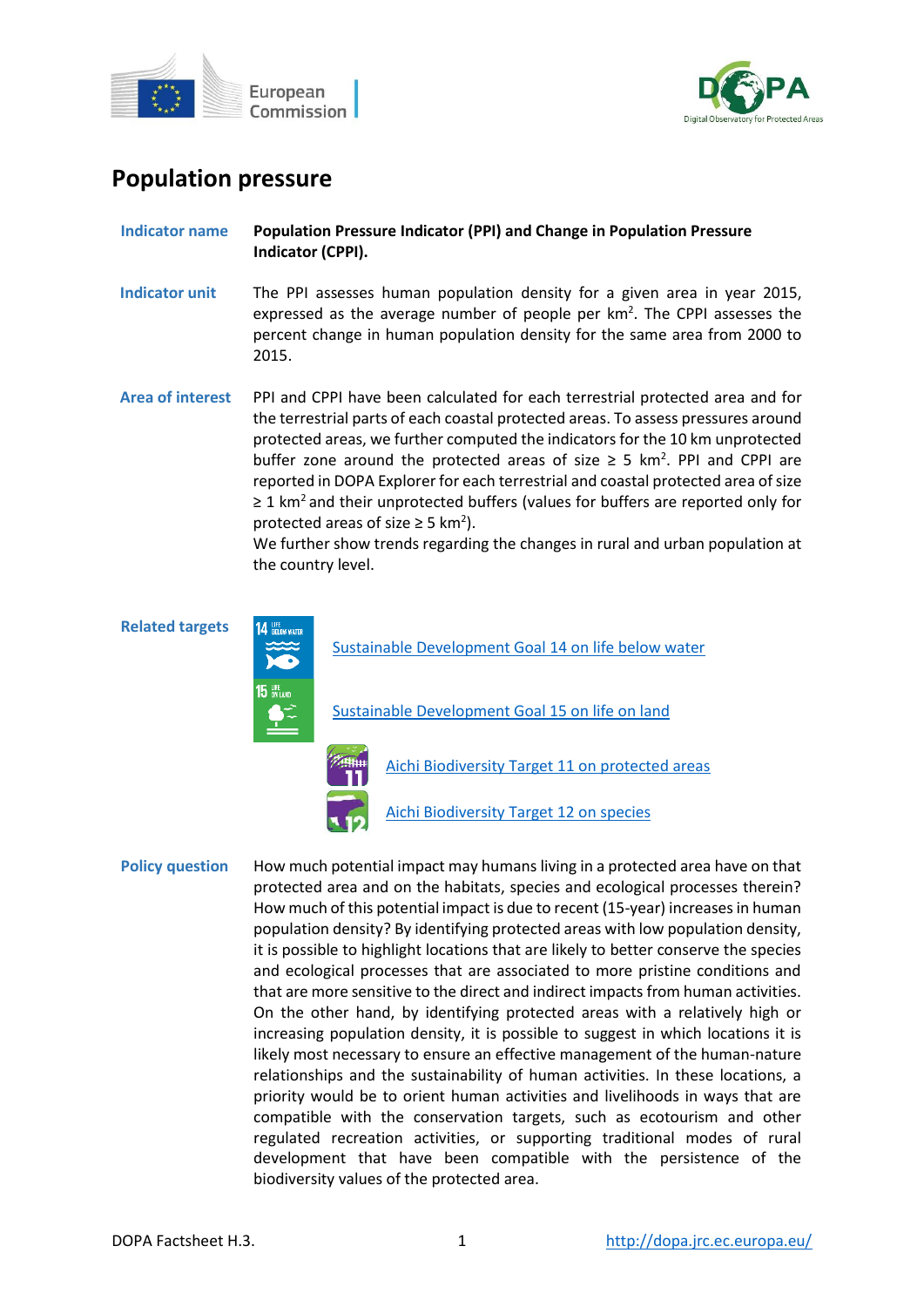### **Use and interpretation**

PPI can be used to assess the relative potential impact that human population may have on the biodiversity and ecological integrity of a protected area, while CPPI is useful as a proxy of the changes in the potential impacts of human population in a protected area over the last 15 years. Because about 40% of the world's population lives within 100 kilometers of the coast, a figure that is constantly increasing, this indicator is particularly useful to assess pressures on coastal protected areas. There are several reasons why a high or increasing human population density in a protected area may be of concern and lead to negative outcomes for the conservation of the habitats, species and ecological processes therein (see e.g. Mcdonald *et al.*, 2009; Güneralp & Seto, 2013). First, human activities may increase pollution, noise and light disturbance in marine and terrestrial protected areas. Second, human settlements and built-up areas may cause, by themselves, some habitat loss and degradation, as well as trigger additional unregulated land cover and land use changes or extractive activities within the protected area. Third, human presence in the protected area may in some cases, if not properly regulated, directly reduce wildlife populations through poaching and overfishing. Fourth, some species may avoid or be found at lower abundances near human settlements, as related to the impacts just mentioned. Fifth, a higher human population density may increase the number and the spread rates of invasive species, including new diseases to which native species may have no or may only have a weak immunity response, as well as of disturbances like forest fires. Even if no invasions of alien species occur, humans may also indirectly favor the abundance of more generalist, cosmopolitan species in detriment of the specialist species that are associated to largely undisturbed habitats, which are usually those species of higher conservation concern. Although the PPI and CPPI do not separately evaluate each of these pressures or potential effects, they provide a general assessment of the potential combined magnitude of all these impacts that may be associated to human populations living in a protected area. These impacts are exacerbated in protected areas with poor management, enforcement or institutional support, and are likely to be significantly lower in effectively managed protected areas in which the impacts of humans on biodiversity and ecosystems are minimized through appropriate regulation and support to the activities, such as traditional ones, that are compatible with the conservation objectives. Protected areas can in many cases, if they are well managed, supported and funded, provide opportunities for enhancing the livelihoods of local communities, promoting job creation and reducing poverty, as well as help to maintain the ecosystem services on which many communities depend, thereby contributing both to biodiversity conservation and to the long-term sustainability of human activities in and around protected areas (Scherl *et al.*, 2004; EU 2015). For further discussions on population growth near protected areas, we also refer to Wittemyer *et al.* (2008) and Joppa, Loarie & Pimm (2009) who obtain contradicting conclusions.

In DOPA Explorer, we provide the population map as well as the population and population change statistics for each terrestrial and coastal protected area of size  $\geq$  1 km<sup>2</sup> and its 10 km unprotected buffer statistics (Figure 1). Trends on urban and rural population provided by the United Nations Population Division are also displayed (Figure 2) in the country section.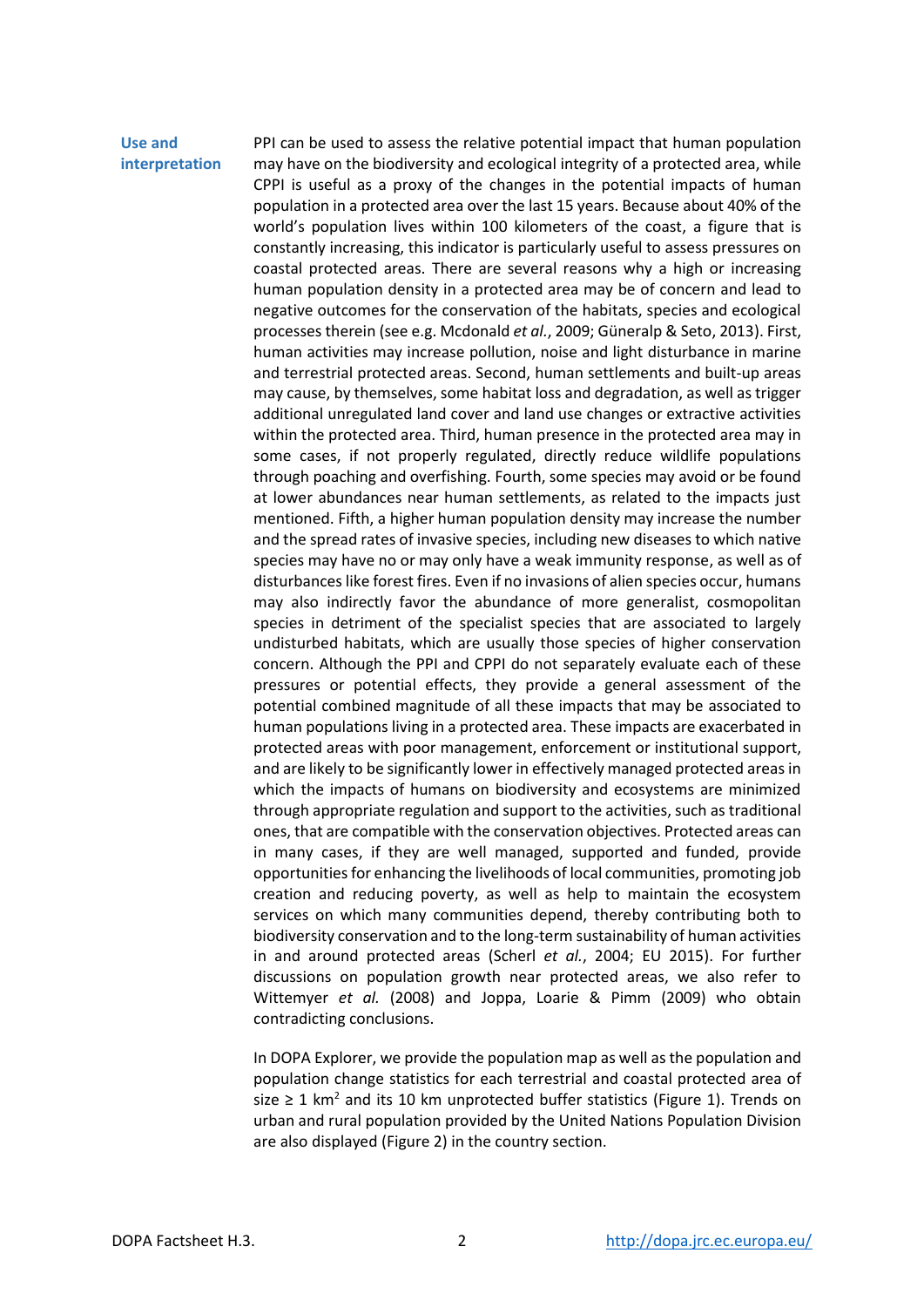

**Figure 1.** Population map for 2015 (right), population and population change statistics (left) inside and outside (10 km unprotected buffer zone) of a protected area in Cameroon (Faro) as displayed in DOPA Explorer.



**Figure 2.** Temporal changes in urban and rural population in the Cameroon as displayed in DOPA Explorer.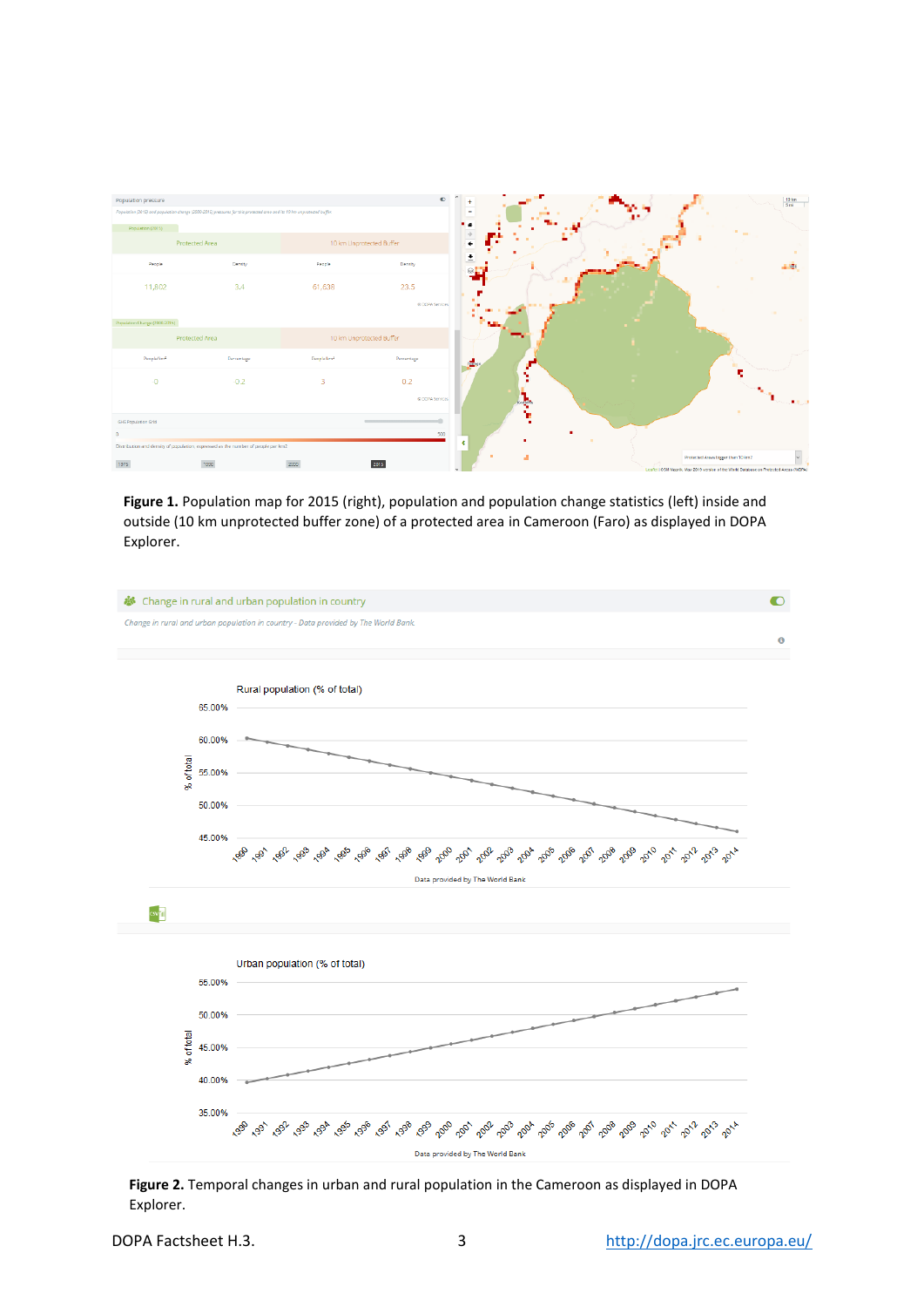## Key caveats • Not all human activities are detrimental, or not all are equally detrimental, for biodiversity conservation. In particular, traditional use of the resources by local communities may be compatible in some cases with the conservation values for which protected areas are declared. In addition, some level of permanent human presence in the protected areas may be beneficial for conservation if, for instance, it allows detecting activities such as poaching or illegal timber extraction that might otherwise remained unnoticed. On the other hand, the magnitude of the effects of human presence is variable across species, although in general these effects will be larger and more detrimental for those species specialized in relatively pristine and undisturbed habitats, which are also usually those most endangered and in need of more conservation efforts. The different types of human activity in the protected areas, and their different impacts for conservation in general or for certain species in particular, are not separately disclosed by the PPI and CPPI. There is however clear evidence that a high or increased human population density is correlated with significantly negative impacts on most of the habitats, species and ecosystem processes. The PPI and CPPI provide therefore a general assessment of the potential combined magnitude of these aggregated effects of human population in protected areas.

- A significant pressure on protected areas may be due to human population outside a protected area (even if near it), at a magnitude that may exceed in some cases the pressure from people living inside the protected area. The current PPI and CPPI only consider population density in the protected areas, although these indicators are planned to be assessed also in the surroundings of the protected areas as part of DOPA in the next updates.
- The PPI and CPPI only refer to the population density in protected areas, and not to other human-driven changes in protected areas that may happen independently of the number of people permanently living in or around a protected area, such as deforestation, which is assessed in a different indicator in DOPA.
- The population data used (see the section below on methodology) assumes that population density is distributed, within an administrative unit, proportionally to the area covered by built up areas in the unit. Although this is a reasonable and sufficiently accurate assumption, not all built up areas are used by the same number of persons, for the same periods or for the same activities. In addition, the population density for the administrative units is provided with 2015 as the reference year, but the year of the actual population data varies in the different countries and administrative units and is in general earlier than 2015, with the estimates for 2015 being obtained through population projections up to 2015.
- **Indicator status** Operational indicator based on standard GIS analysis. Published in Wittemyer *et al.* (2008), Joppa, Loarie & Pimm (2009), Dubois *et al.,* (2016) with different input data regarding the population density.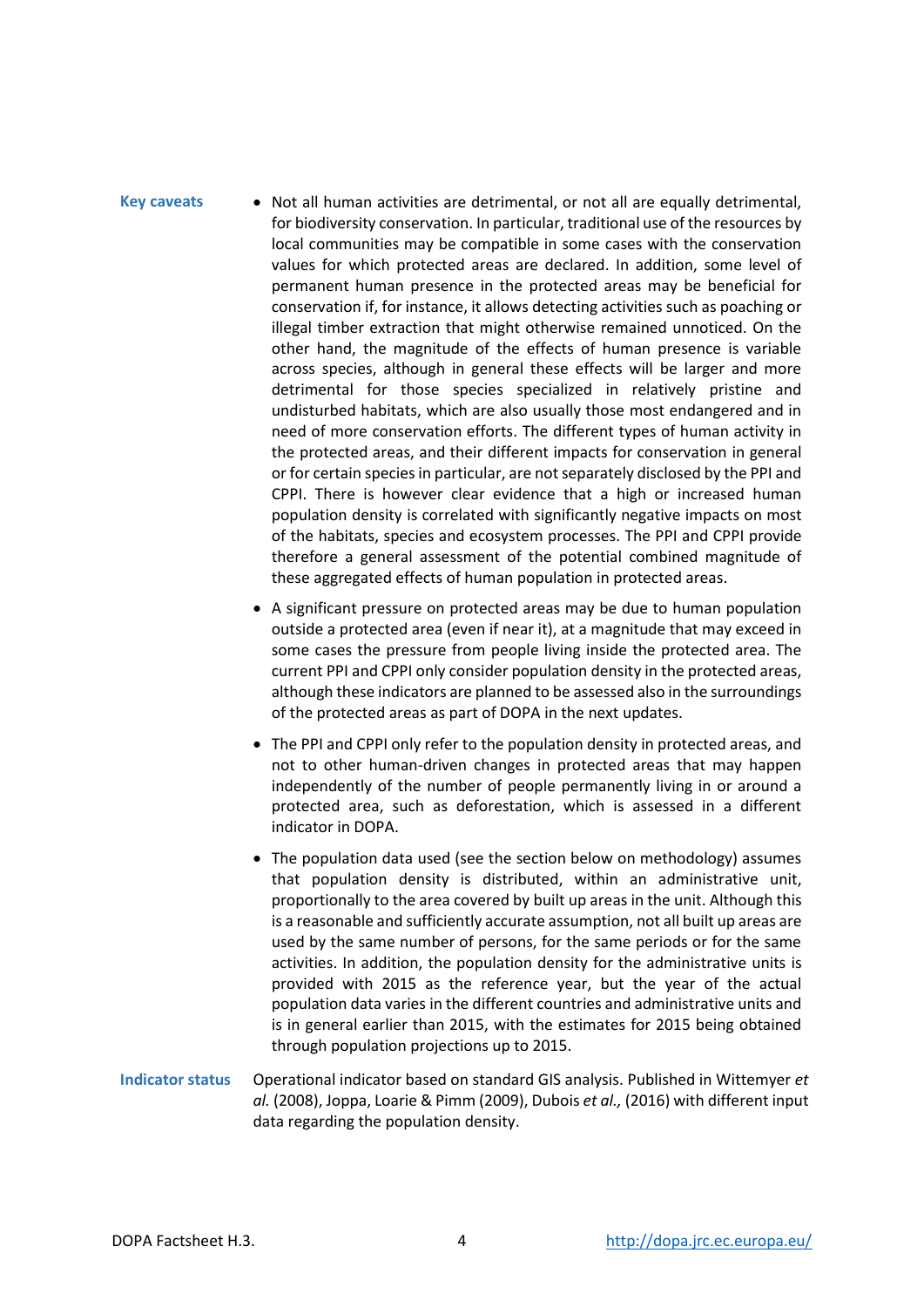## **Available data and resources**

- **Data available** PPI and CPPI values are available for each terrestrial and coastal protected area of size  $\geq 1$  km<sup>2</sup> as well as for the unprotected 10 km buffer zone around the PA. The values computed inside the protected areas can be further compared at country and ecoregion levels, on the DOPA Explorer website: [http://dopa](http://dopa-explorer.jrc.ec.europa.eu/)[explorer.jrc.ec.europa.eu/](http://dopa-explorer.jrc.ec.europa.eu/)
- **Data updates** Planned with each update of DOPA.
- **Codes** Standard GIS operations applied to vector and raster data.

## **Methodology**

- **Methodology** The PPI and CPPI are based on population data at the administrative unit level from the 2010 global round of censuses, as given by the Gridded Population of the World (GPW4). Population projections based on the raw census counts were used in GPW4 to provide estimates for years 2000 and 2015. These population data were disaggregated from the administrative units to 9 arcseconds (approximately 250m. at the equator) grid cells using the distribution and density of built-up as mapped in the Global Human Settlement Layer (GHSL) global layer (Freire *et al.*, 2016). The 9-arcseconds population grid was overlaid with the boundaries of each protected area and a 10 km unprotected buffer (only for protected areas of size  $> 1$ km<sup>2</sup>) to produce the PPI and CPPI values for the DOPA. UNESCO Biosphere Reserves were discarded as well as protected areas with known areas but undefined boundaries. Trends regarding urban and rural population are provided directly by a web service from the World Bank.
- **Input datasets** The indicator uses the following input datasets:

#### Protected Areas

- WDPA of January 2021 (UNEP-WCMC & IUCN, 2021).
	- o Latest version available from[: www.protectedplanet.net](http://www.protectedplanet.net/)

#### Global Human Settlements

- GHS population grid for the years 1975, 1990, 2000, 2015.
	- o Available from [: http://ghsl.jrc.ec.europa.eu/datasets.php](http://ghsl.jrc.ec.europa.eu/datasets.php)

#### Urban and rural population trends

- Country urban population trends by the United Nations Population Division are provided by the World Bank
	- o Available from : [http://databank.worldbank.org/data/reports.aspx?source=2&type=meta](http://databank.worldbank.org/data/reports.aspx?source=2&type=metadata&series=SP.URB.TOTL.IN.ZS) [data&series=SP.URB.TOTL.IN.ZS](http://databank.worldbank.org/data/reports.aspx?source=2&type=metadata&series=SP.URB.TOTL.IN.ZS)
- Country rural population trends by the United Nations Population Division are provided by the World Bank